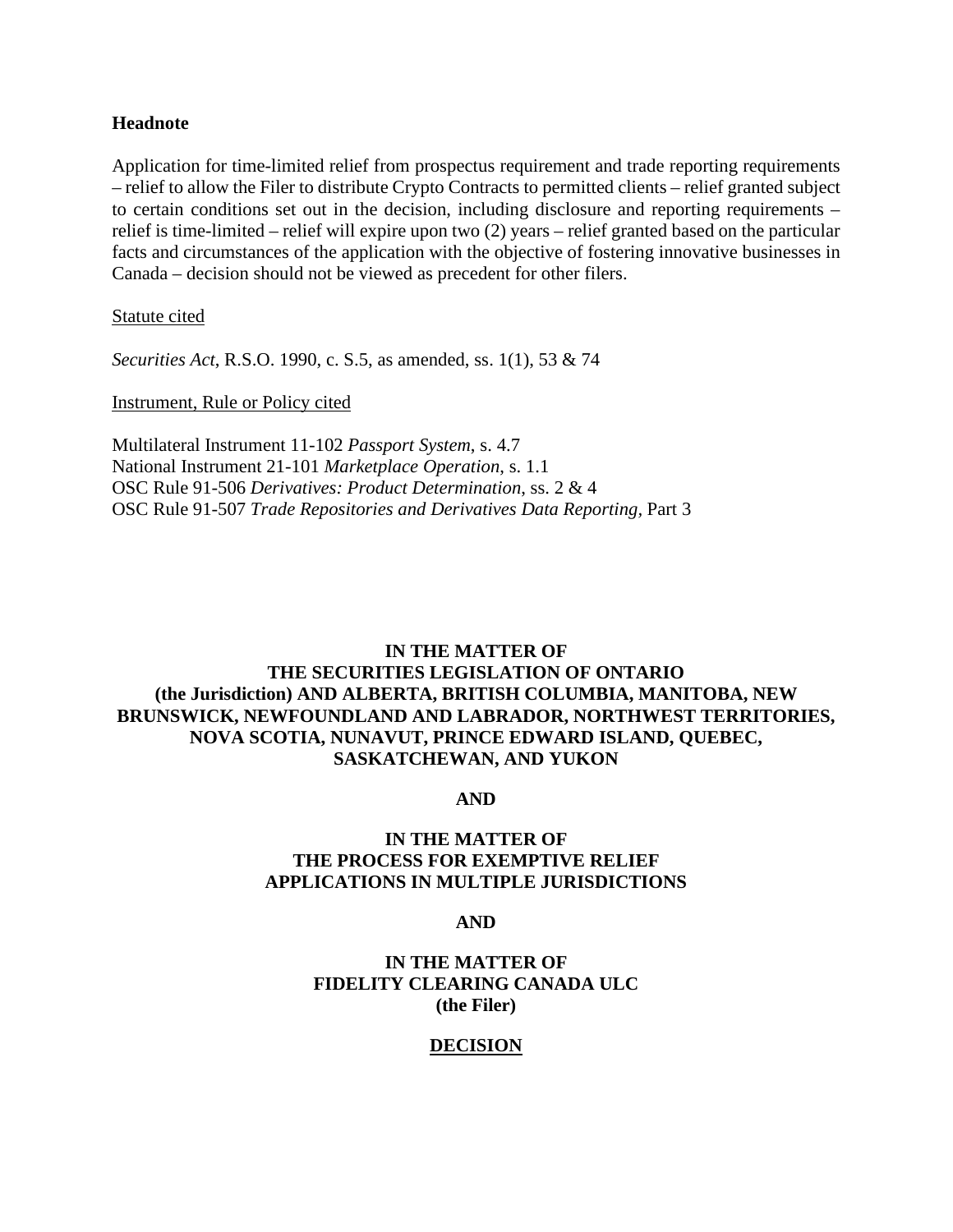### **Background**

As set out in CSA Staff Notice 21-327 *Guidance on the Application of Securities Legislation to Entities Facilitating the Trading of Crypto Assets* (**CSA SN 21-327**), if crypto assets that are securities or derivatives are traded on a platform, such platform would be subject to securities legislation. In addition, securities and/or derivatives legislation may apply to platforms that facilitate the buying and selling of crypto assets, including crypto assets that are commodities, because the user's contractual right to the crypto asset may itself constitute a security and/or a derivative (**Crypto Contract**).

To foster innovation and respond to novel circumstances, the CSA has considered time-limited relief from certain securities law requirements that would allow crypto asset platforms to operate within a regulated environment, with regulatory requirements tailored to the crypto asset platform's operations. The overall goal of the regulatory framework is to ensure there is a balance between the need to be flexible and facilitate innovation in the Canadian capital markets, while upholding the regulatory mandate of promoting investor protection and fair and efficient capital markets.

The Filer is currently registered as an investment dealer and is a member of IIROC (as defined below) and it wishes to offer to its Clients (as defined below) the ability to deposit, buy, hold, sell, and withdraw bitcoin, ether, and anything commonly considered a crypto asset, digital or virtual currency, or digital or virtual token that itself is not a security or derivative (collectively, **Crypto Assets**) through the Filer. The Filer filed an application to be exempted from certain requirements under applicable securities legislation. This decision (the **Decision**) has been tailored for the specific facts and circumstances of the Filer, and the securities regulatory authority or regulator in the Applicable Jurisdictions (as defined below) will not consider this Decision as constituting a precedent for other filers.

## **Relief Requested**

The securities regulatory authority or regulator in the Jurisdiction has received an application from the Filer (the **Passport Application**) for a decision under the securities legislation of the Jurisdiction (the **Legislation**) exempting the Filer from the prospectus requirements under the Legislation in respect of the Filer entering into Crypto Contracts with Clients to purchase, custody and sell Crypto Assets (the **Prospectus Relief**).

The securities regulatory authority or regulator in the Jurisdiction and each of the other jurisdictions referred to in the definition of Local Trade Reporting Rules (as defined below) (the **Coordinated Review Decision Makers**) have received an application from the Filer (collectively with the Passport Application, the **Application**) for a decision under the securities legislation of those jurisdictions exempting the Filer from certain reporting requirements under the Local Trade Reporting Rules in respect of Crypto Contracts (the **Trade Reporting Relief**, and together with the Prospectus Relief, the **Requested Relief**).

Under the Process for Exemptive Relief Applications in Multiple Jurisdictions (for a hybrid application):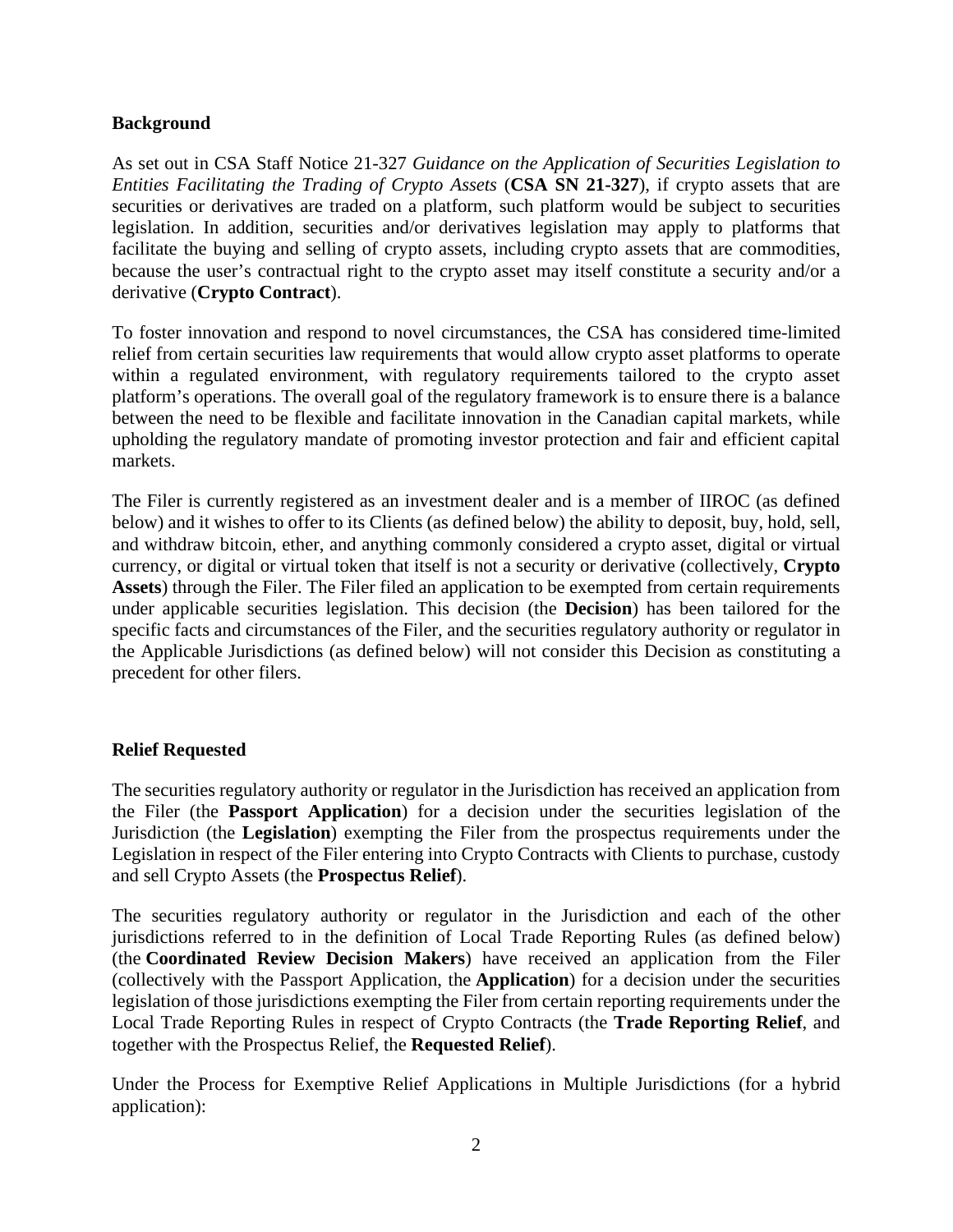- (a) the Ontario Securities Commission is the principal regulator (the **Principal Regulator**) for the Application;
- (b) the Filer has provided notice that, in the jurisdictions where required, section 4.7(1) of Multilateral Instrument 11-102 *Passport System* (**MI 11-102**) is intended to be relied upon in each of the other provinces and territories of Canada (the **Non-Principal Jurisdictions**, together with Ontario, the **Applicable Jurisdictions**) in respect of the Prospectus Relief; and
- (c) the decision in respect of the Trade Reporting Relief is the decision of the Principal Regulator and evidences the decision of each Coordinated Review Decision Maker.

#### **Interpretation**

Terms defined in National Instrument 14-101 *Definitions* and MI 11-102 have the same meaning if used in this Decision, unless otherwise defined. In addition to the terms defined above, the following terms shall have the following meanings:

**Act** means the *Securities Act* (Ontario).

**Clients** means the clients described in representation 6.

**Crypto Asset Statement** means the statement described in representations 13(v) and 16.

**FCC Digital Assets Custody Account** means the portion of FDAS' books and records system that records the amount of Crypto Assets held by FDAS in the name of the Filer on behalf of the Filer's Clients.

**FCC Sub-Account** means the portion of the FDAS Bank Account that is segregated on FDAS' books and records in the name of the Filer.

**FDAS** means Fidelity Digital Asset Services, LLC.

**FDAS Bank Account** means the omnibus bank account at a depository institution in the name of FDAS, for the benefit of the FDAS' clients, holding FDAS' clients' cash.

**FDAS Service** means the service provided by FDAS comprised of the custody of Crypto Assets and facilitating the purchase, sale, and settlement of trades involving Crypto Assets for its clients.

**FDAS Wallets** means the FDAS omnibus digital wallets holding FDAS clients' Crypto Assets.

**IIROC** means the Investment Industry Regulatory Organization of Canada.

**Local Trade Reporting Rules** means: (i) Part 3, Data Reporting of Ontario Securities Commission Rule 91-507 *Trade Repositories and Derivatives Data Reporting*; (ii) Part 3, Data Reporting of Manitoba Securities Commission Rule 91-507 *Trade Repositories and Derivatives Data Reporting*; and (iii) Part 3, Data Reporting of Multilateral Instrument 96-101 *Trade*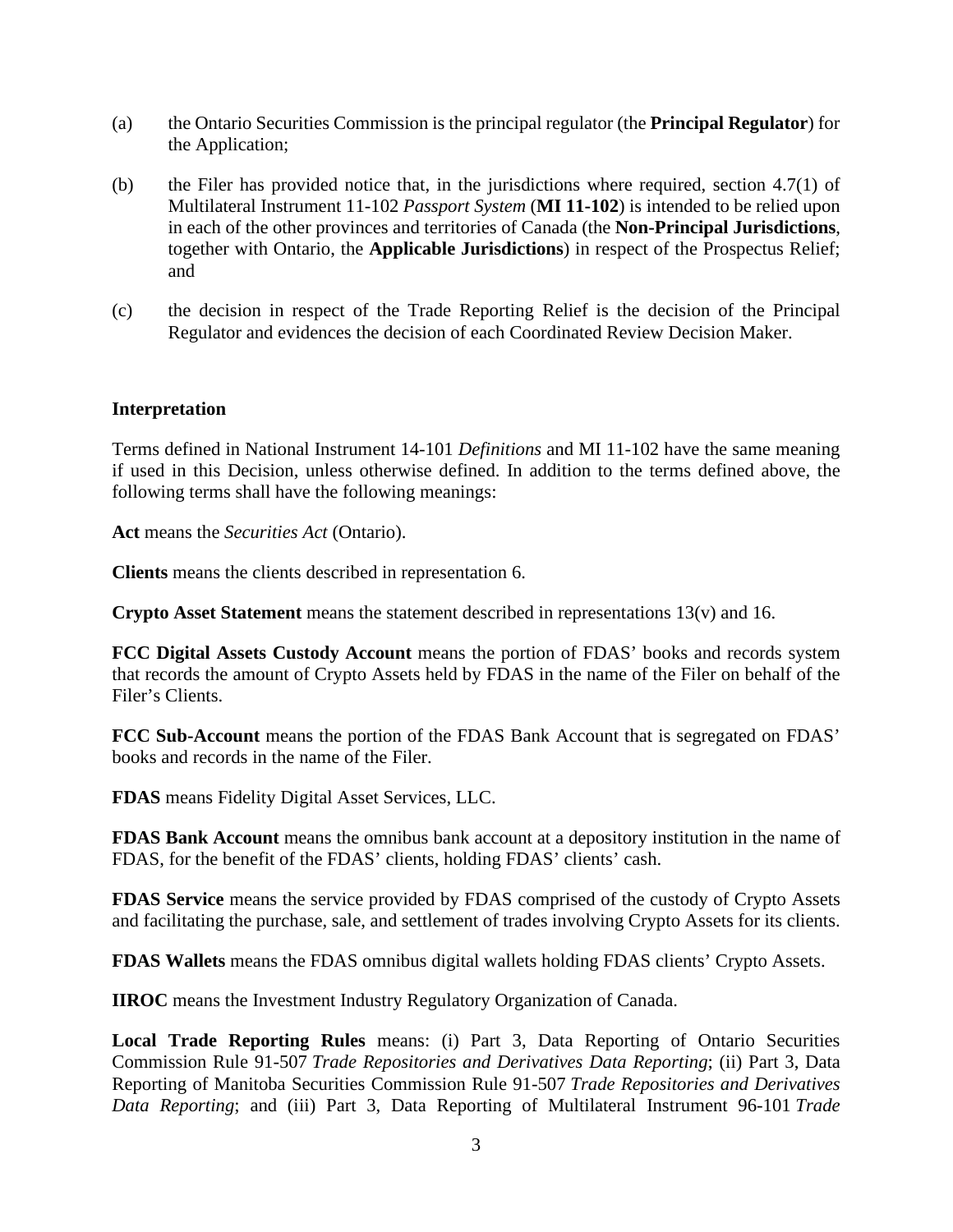*Repositories and Derivatives Data Reporting* in Alberta, British Columbia, New Brunswick, Newfoundland and Labrador, Northwest Territories, Nova Scotia, Nunavut, Prince Edward Island, Saskatchewan, and Yukon.

**NI 31-103** means National Instrument 31-103 *Registration Requirements, Exemptions and Ongoing Registrant Obligations*.

**New FCC Service** means the two new services that the Filer proposes to offer to Clients: the custody of Clients' Crypto Assets and the ability to enter into Crypto Contracts with the Filer to purchase and sell Crypto Assets, which services include the delivery by the Filer to Clients of Crypto Asset account statements and trade confirmations in compliance with IIROC rules.

**Notice 21-329** means Joint Canadian Securities Administrators/Investment Industry Regulatory Organization of Canada Staff Notice 21-329 *Guidance for Crypt-Asset Trading Platforms: Compliance with Regulatory Requirements*.

**Risk Statement** means a statement of risks as described in representation 13.

**Specified Foreign Jurisdiction** means any of the following: Australia, Brazil, any member country of the European Union, Hong Kong, Japan, Republic of Korea, New Zealand, Singapore, Switzerland, United Kingdom of Great Britain and Northern Ireland, and United States of America.

#### **Representations**

This Decision is based on the following facts represented by the Filer:

- 1. The Filer is registered as an investment dealer in each of the provinces and territories of Canada, a futures commission merchant in Ontario, a dealer (futures commission merchant) in Manitoba and a derivatives dealer in Québec. As an investment dealer, the Filer is a member of IIROC. The Filer is also approved by IIROC to act as a carrying broker.
- 2. FDAS is a limited liability trust company organized under New York law authorized pursuant to Section 102-a of the New York Banking Law to engage in all activities described in Sections 96 and 100 of the New York Banking Law, with the exception of accepting deposits and making loans (other than pursuant to the exercise of its fiduciary powers). FDAS provides custody and trade execution services for digital assets. As a New York State-chartered trust company, FDAS is regulated by the New York State Department of Financial Services. In addition, FDAS is registered as a "money services business" with Financial Crimes Enforcement Network, a bureau of the U.S. Department of the Treasury. FDAS is not registered in any capacity in Canada.
- 3. Both the Filer and FDAS are part of the Fidelity group of companies known globally as Fidelity Investments®. The Filer will be a client of FDAS and will be the only Canadian client of FDAS. FDAS will have other non-Canadian clients.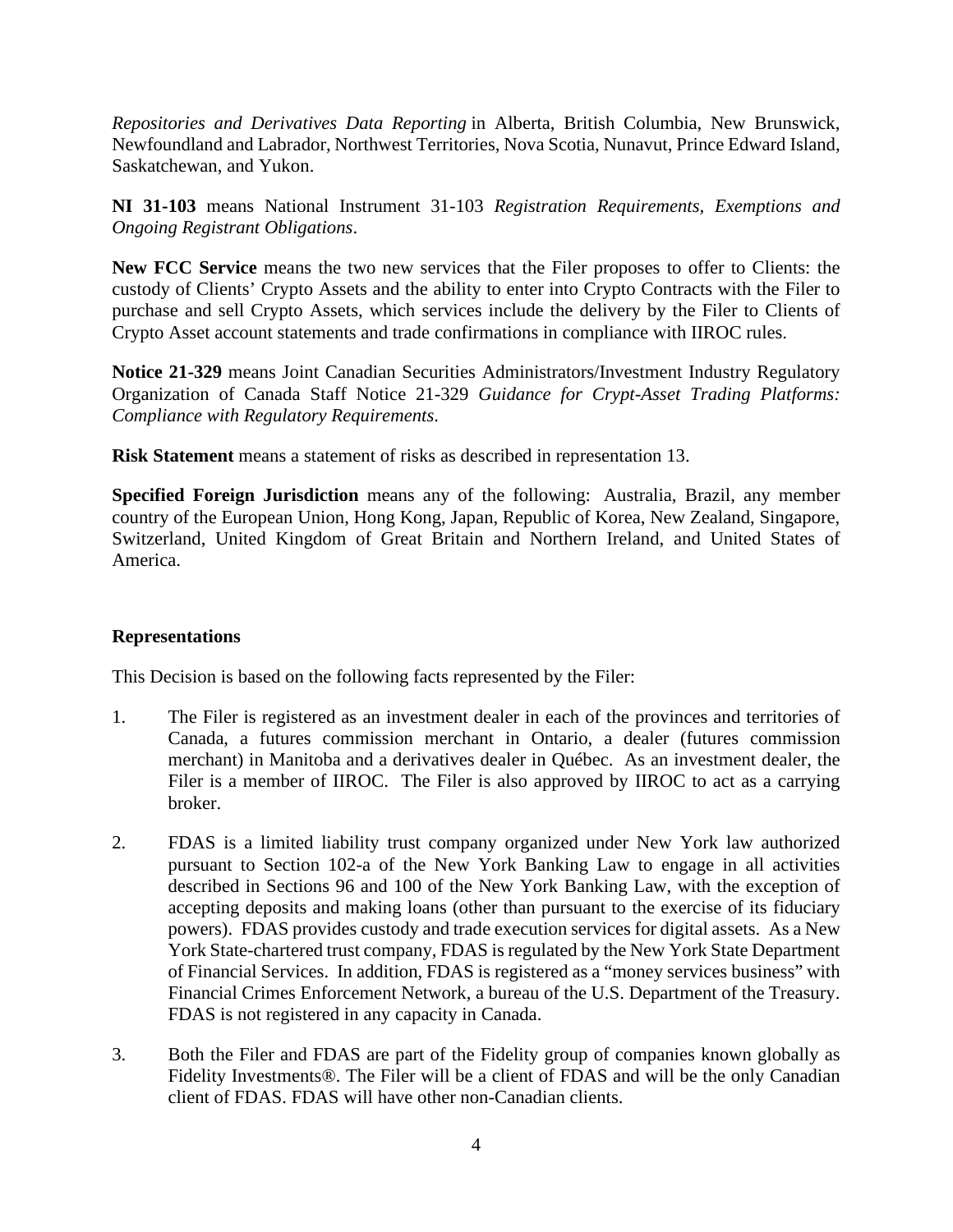4. The Filer is not in default of securities legislation of any jurisdiction of Canada.

### *New FCC Service*

- 5. In addition to its current services, the Filer now wishes to offer Clients the New FCC Service, which will consist of two new services: the custody of the Clients' Crypto Assets and the ability of Clients to enter into Crypto Contracts with the Filer to buy and sell Crypto Assets.
- 6. The Filer will offer the New FCC Service to Clients who are: (i) IIROC investment dealers for whom the Filer acts as carrying broker (**Introducing Brokers**); (ii) financial institutions, pension plans, governmental entities, corporations, trusts and partnerships; and (iii) portfolio managers acting on behalf of managed accounts. Each Client will be (i) an Institutional Customer (as defined under the IIROC rules) and (ii) a Permitted Client (as defined in NI 31-103).
- 7. A Crypto Contract is a bilateral contract or arrangement between a Client and the Filer. Accordingly, the Filer will be the counterparty to each buy or sell transaction initiated by a Client. To fulfil its obligations under each Crypto Contract, the Filer, in turn, will be a counterparty to a corresponding buy or sell transaction through FDAS. In connection with each Crypto Contract that involves a purchase by a Client, the Filer arranges for such applicable Crypto Assets to be custodied by FDAS.
- 8. All trading by Clients with the Filer in Crypto Contracts shall be done on a suitability exempt basis in accordance with IIROC rules.
- 9. The Filer's trading of Crypto Contracts is consistent with activities described in CSA SN 21-327 and constitutes the trading of securities and/or derivatives.
- 10. The Filer will not hold any proprietary position in Crypto Assets for itself other than in connection with the Crypto Contracts; it will not take a long or short position in a Crypto Asset with any party, including Clients.
- 11. The Filer does not have any authority to act on a discretionary basis on behalf of Clients and will not manage any discretionary accounts.
- 12. In addition to any other agreement that a Client may have with the Filer, each Client that will want to access the New FCC Service will have a written agreement with the Filer that will provide, among other things, that the Filer will custody the cash and Digital Assets of the Client deposited with the Filer. This agreement will clearly state that with respect to the custody of any Crypto Asset, the Filer has retained FDAS as a foreign custodian. The agreement will further provide that a Client may enter into Crypto Contracts to purchase and/or sell Crypto Assets from or to the Filer through the New FCC Service. For these services, the Filer will charge Clients a fee based on the amount of Crypto Assets held and a transaction fee for each Crypto Contract to purchase or sell Crypto Assets. The Filer may also charge other fees related to the crypto business. All fees for the New FCC Service will be agreed to with each Client.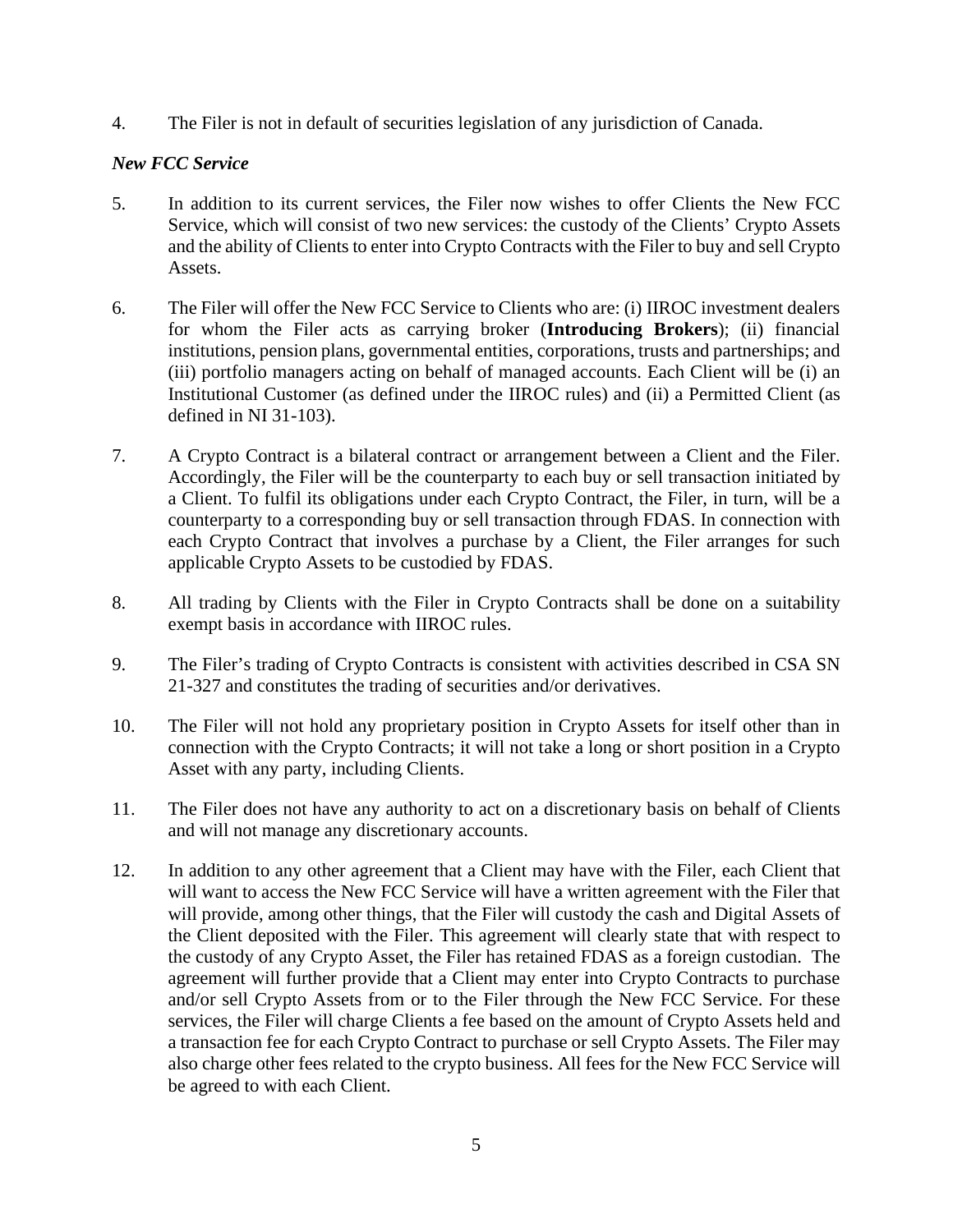- 13. The agreement with the Client will include a Risk Statement that clearly explains, in plain language:
	- (i) the Crypto Contracts;
	- (ii) the risks associated with the Crypto Contracts;
	- (iii) prominently, that no securities regulatory authority has expressed an opinion about the Crypto Contracts or any of the Crypto Assets made available through the New FCC Service, including any opinion that the Crypto Assets are not themselves securities and/or derivatives;
	- (iv) the due diligence performed by the Filer before making a Crypto Asset available through the New FCC Service, including the due diligence taken by the Filer to assess whether the Crypto Asset is a security and/or derivative under the securities and derivatives laws of each of the jurisdictions of Canada and the jurisdiction with which the Crypto Asset has the most significant connection, and the risks if the Filer has incorrectly determined that the Crypto Asset is not a security and/or derivative;
	- (v) that the Filer has prepared a plain language description of each Crypto Asset made available through the New FCC Service, with instructions as to where the Client may obtain the descriptions (a **Crypto Asset Statement**);
	- (vi) the Filer's policies for halting, suspending and withdrawing a Crypto Asset from trading through the New FCC Service, including criteria that would be considered by the Filer, options available to Clients holding such a Crypto Asset, any notification periods and any risks to Clients;
	- (vii) the location and manner in which Crypto Assets are held for the Client, and the risks and benefits to the Client of the Crypto Assets being held in that manner;
	- (viii) the manner in which the Crypto Assets are accessible by the Filer, and the risks and benefits to the Client arising from the Filer having access to the Crypto Assets in that manner;
	- (ix) that the Filer is a member of the Canadian Investor Protection Fund (**CIPF**), but the Crypto Assets held by the Filer (directly or indirectly) will not qualify for CIPF protection; and
	- (x) a statement that the statutory rights in section 130.1 of the Act, and, if applicable, similar statutory rights under securities legislation of other Applicable Jurisdictions, do not apply in respect of the Risk Statement or a Crypto Asset Statement to the extent a Crypto Contract is distributed under the Prospectus Relief in this Decision.
- 14. Each Client will be required to acknowledge that the Client has received, read and understood the Risk Statement before opening an account with the Filer for Crypto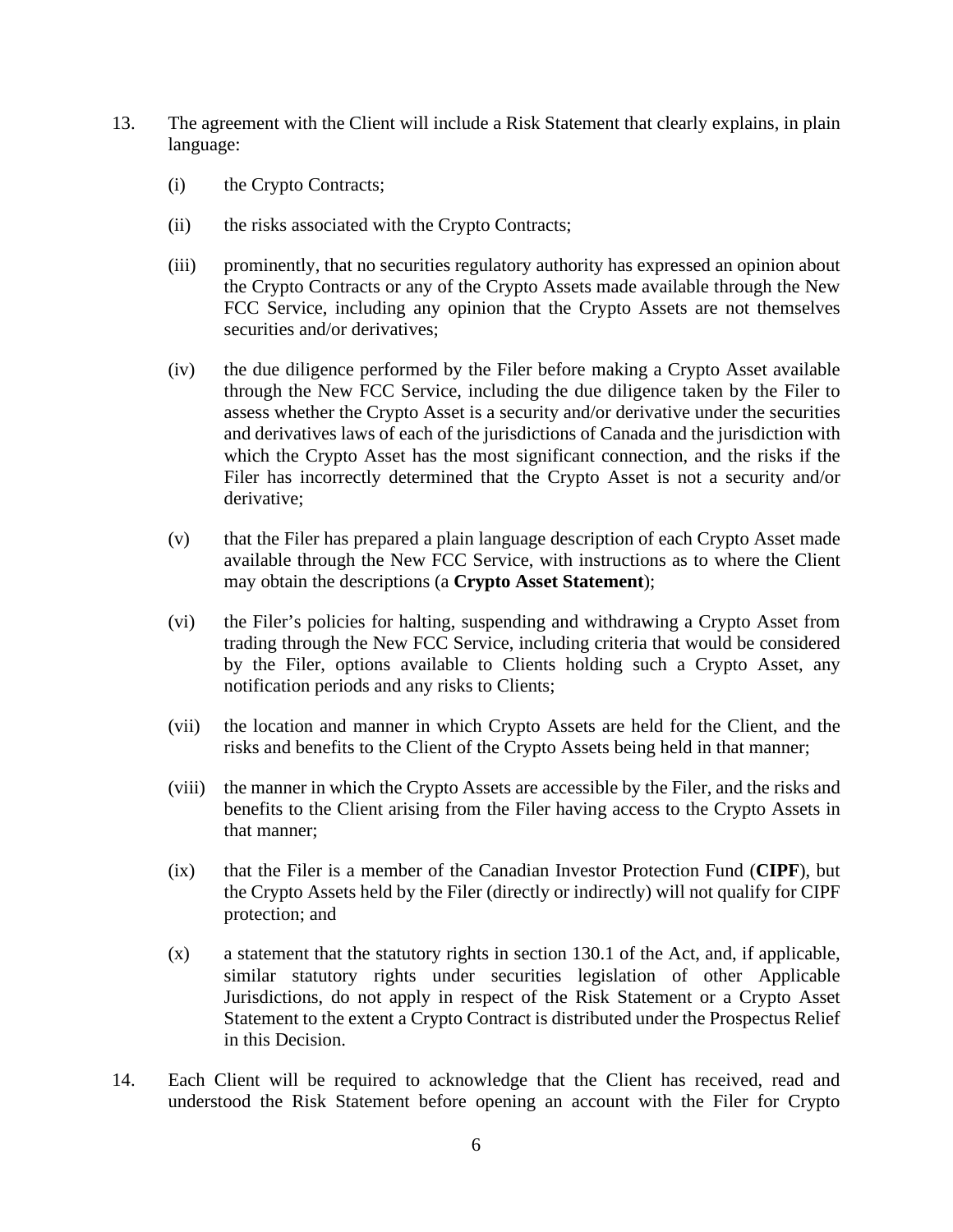Contracts. Such acknowledgement will be prominent and separate from other acknowledgements provided by the prospective Client as part of the account opening process. A copy of the Risk Statement acknowledged by a Client and each Crypto Asset Statement delivered in the manner contemplated below to a Client will be made available to the Client in the same place as the Client's other statements.

- 15. Before a Client enters into a Crypto Contract to buy a Crypto Asset for the first time, the Filer will provide instructions for the Client to read the Crypto Asset Statement for the Crypto Asset, which will include a link to the Crypto Asset Statement on the Filer's website.
- 16. Each Crypto Asset Statement will include:
	- (i) a prominent statement that no securities regulatory authority in Canada has expressed an opinion about the Crypto Contracts or any of the Crypto Assets made available through the New FCC Service, including an opinion that the Crypto Assets are not themselves securities and/or derivatives;
	- (ii) a description of the Crypto Asset, including the background of the team that first created the Crypto Asset, if applicable;
	- (iii) a description of the due diligence performed by the Filer with respect to the Crypto Asset;
	- (iv) any risks specific to the Crypto Asset;
	- (v) a direction to the Client to review the Risk Statement for additional discussion of general risks associated with the Crypto Contracts and Crypto Assets made available through the New FCC Service;
	- (vi) a statement that the statutory rights in section 130.1 of the Act, and, if applicable, similar statutory rights under securities legislation of other Applicable Jurisdictions, do not apply in respect of the Crypto Asset Statement to the extent a Crypto Contract is distributed under the Prospectus Relief in this Decision; and
	- (vii) the date on which the information was last updated.
- 17. The Filer will have policies and procedures for updating the Risk Statement and each Crypto Asset Statement to reflect any material change to the disclosure or include any material risk that may develop with respect to the Crypto Contracts, Crypto Assets generally, or a specific Crypto Asset as the case may be. In the event the Risk Statement is updated, Clients will be promptly notified and provided with a copy of the updated Risk Statement. In the event a Crypto Asset Statement is updated, existing Clients of the Filer with Crypto Contracts in respect of that Crypto Asset will be promptly notified, with links provided to the updated Crypto Asset Statement.
- 18. The Filer will not maintain its own hot or cold storage for Crypto Assets. The Filer will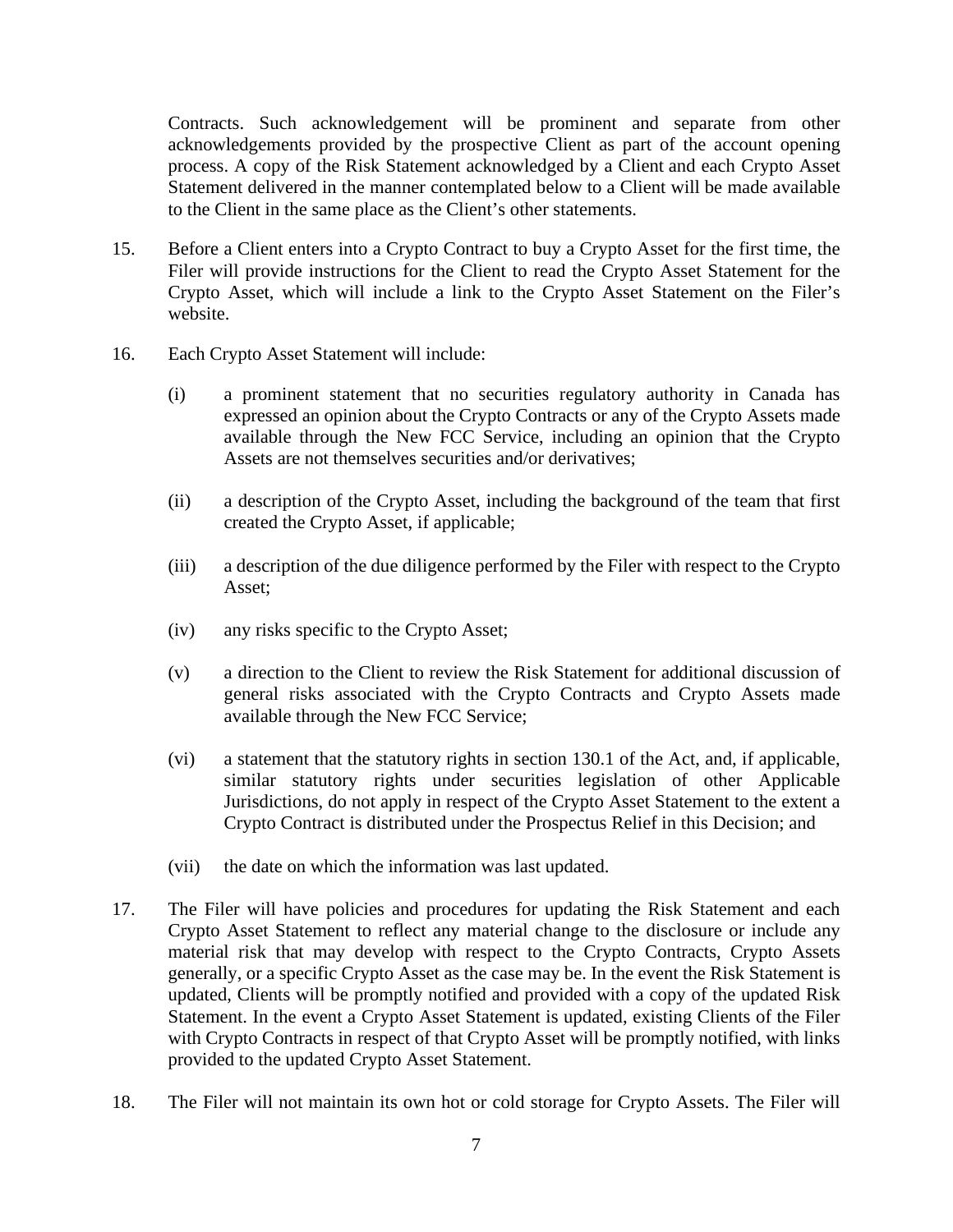retain FDAS as a foreign custodian in respect of the custody of Crypto Assets and in order to execute the trades with the Filer that relate to the Filer's obligations regarding the purchase and sale of Crypto Assets pursuant to the Crypto Contracts. In that regard, the Filer will enter into a services agreement with FDAS for the FDAS Service. While FDAS will provide services to the Filer, FDAS will have no contractual relationship with the Clients and the only direct interaction that FDAS will have with the Clients will relate solely to the actual transfer of Crypto Assets for custody purposes, as described below. The Filer will be responsible for all applicable "know your client" account opening requirements and the *Proceeds of Crime (Money Laundering) and Terrorist Financing Act*  and its regulations.

- 19. The Filer has verified that FDAS is appropriately registered and/or licensed to trade in the Crypto Assets in its home jurisdiction and that it is not in default of securities and banking legislation in any jurisdiction of Canada.
- 20. Clients will not be able to negotiate the price of the Crypto Assets. The Filer has verified that FDAS has effective policies and procedures to address concerns relating to fair price, fraud and market manipulation in connection with its trading activities in Crypto Assets.
- 21. The Filer has established and applies policies and procedures to review Crypto Assets and to determine whether to allow Clients to enter into Crypto Contracts to buy and sell the Crypto Asset through the New FCC Service. Such review includes, but is not limited to:
	- (i) the creation, governance, usage and design of the Crypto Asset, including, the source code relating to the Crypto Asset, the security protocols connected to the Crypto Asset, any plan for growth in the developer community that is connected to the Crypto Assets and, if applicable, the background of the developer(s) that created the Crypto Asset;
	- (ii) the supply, demand, maturity, utility and liquidity of the Crypto Asset;
	- (iii) material technical risks associated with the Crypto Asset, including any code defects, security breaches and other threats concerning the Crypto Asset and its supporting blockchain (such as the susceptibility to hacking and impact of forking), or the practices and protocols that apply to them; and
	- (iv) legal and regulatory risks associated with the Crypto Asset, including any pending, potential, or prior civil, regulatory, criminal, or enforcement action relating to the issuance, distribution, or use of the Crypto Asset.
- 22. The Filer wishes to only offer and only allows Clients to enter into Crypto Contracts to buy and sell Crypto Assets that are not each themselves a security and/or a derivative.
- 23. The Filer is not engaged, and will not engage, in trades that are part of, or designed to facilitate, the creation, issuance or distribution of Crypto Assets by the developer(s) of the Crypto Asset or affiliates or associates of such person.
- 24. The Filer has established and applies policies and procedures to determine whether a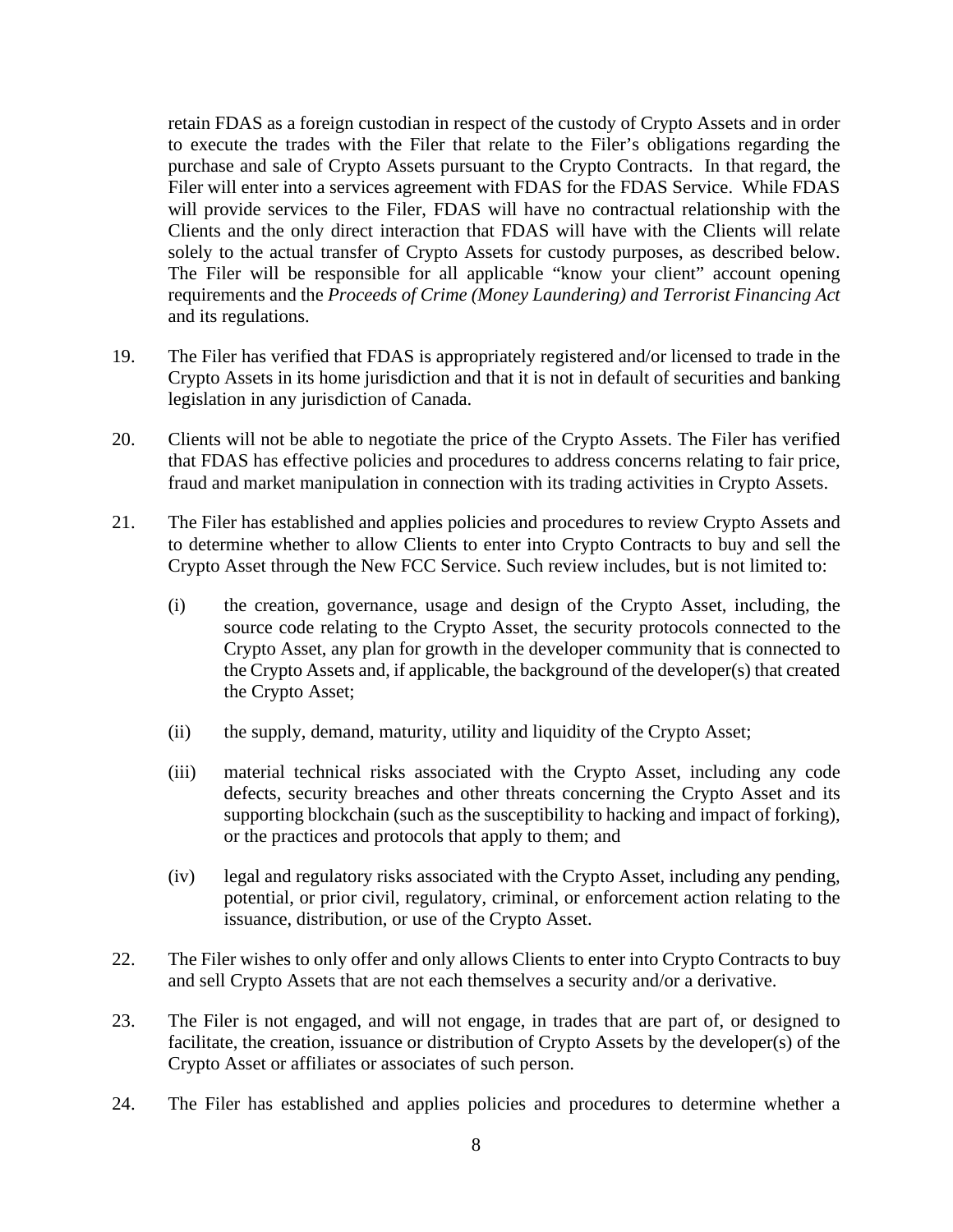Crypto Asset is a security and/or a derivative and is being offered in compliance with securities laws, which include, but are not limited to:

- (i) consideration of statements made by any regulators or securities regulatory authorities of the Applicable Jurisdictions, other regulators in IOSCO-member jurisdictions, or the regulator with the most significant connection to a Crypto Asset about whether the Crypto Asset, or generally about whether the type of Crypto Asset, is a security and/or a derivative; and
- (ii) if the Filer determines it to be necessary, obtaining legal advice as to whether the Crypto Asset is a security and/or derivative under Canadian securities legislation.
- 25. The Filer monitors ongoing developments related to the Crypto Assets available on through the New FCC Service that may cause a Crypto Asset's legal status or the assessment conducted by the Filer described in representations 21 and 24 above to change.
- 26. The Filer acknowledges that any determination made by the Filer as set out in representations 21 to 24 of this Decision does not prejudice the ability of the regulators or securities regulatory authorities of any province or territory of Canada to determine that a Crypto Asset that a Client may enter into a Crypto Contract to buy or sell is, in fact, a security or a derivative.
- 27. The Filer has established and applies policies and procedures to promptly stop the trading of any Crypto Asset available through the New FCC Service except to allow Clients to liquidate their positions in Crypto Contracts with underlying Crypto Assets that the Filer ceases to make available through the New FCC Service.

#### *FDAS Service*

- 28. The FDAS Service is comprised of two main functions or services: the custody of Crypto Assets; and facilitating the purchase, sale, and settlement of trades involving Crypto Assets for clients. Under this purchase and sale execution and order fulfillment service, client trade orders are either (a) matched internally between clients of FDAS or (b) failing that, routed away and filled based on prices provided by FDAS' approved counterparties. The FDAS Service attempts to provide its clients with the best price for trade orders that is available from its internal order books and its network of approved counterparties through its order handling process. For this purpose, "best price" means the highest available price for sell orders and the lowest available price for buy orders.
- 29. FDAS facilitates trade execution and settlement between its clients and its counterparties in the manner described in paragraph 30 below and by recording appropriate transfers between the FDAS Wallets and the FDAS Bank Account.
- 30. In fulfilling its trade execution and settlement services and to the extent that a trade order cannot be matched internally between clients, FDAS engages in riskless principal trading, insofar as it trades as principal with the applicable counterparty, and then immediately executes the offsetting trade with the applicable client. Each transaction of purchase and sale is fully settled, as the FDAS Service does not currently permit the use of margin or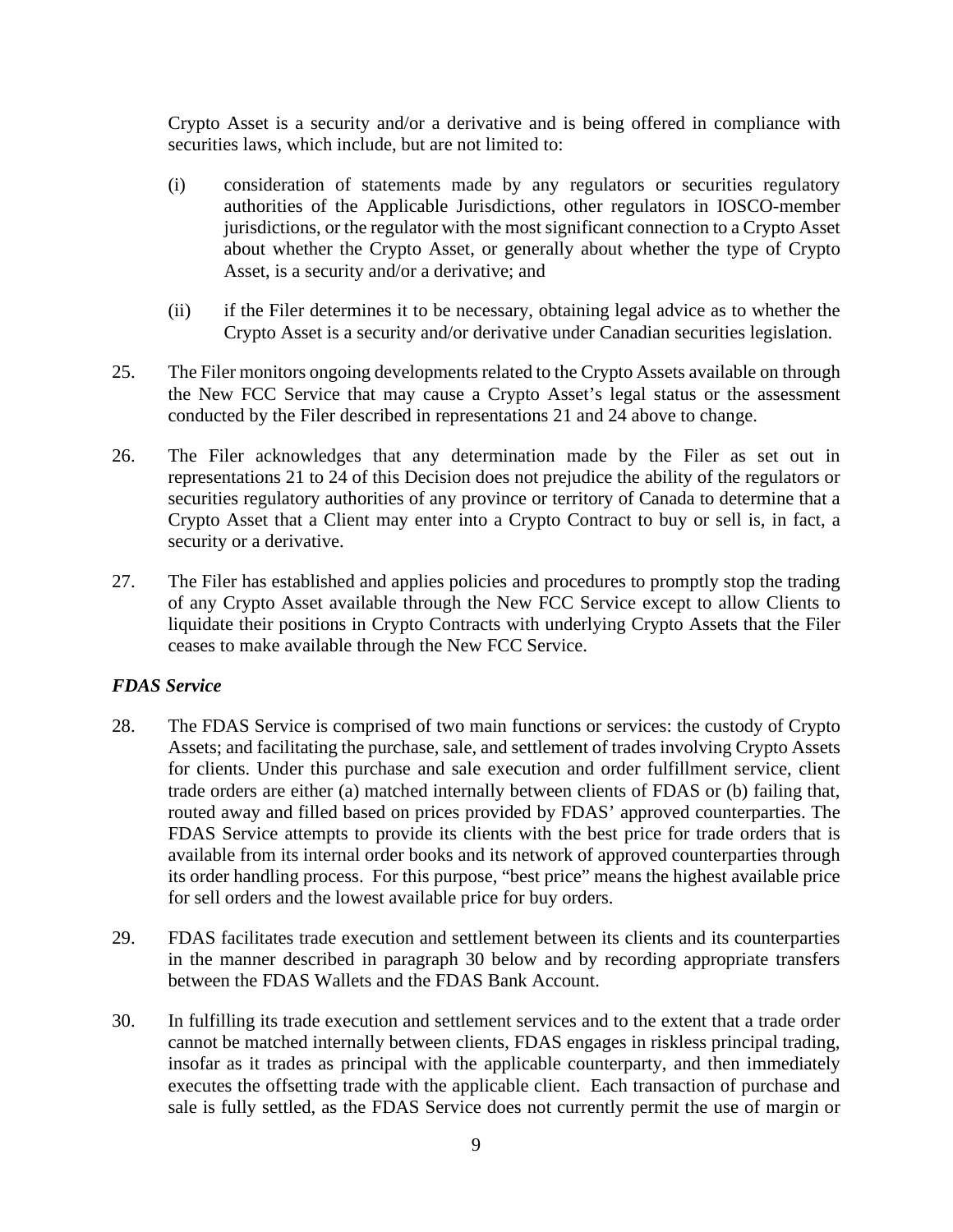leverage.

- 31. While the FDAS Service only includes services related to bitcoin at this time, FDAS plans to expand the FDAS Service to include ether and, in the future, other Crypto Assets. The FDAS Service does not permit short selling, and currently FDAS does not extend margin to its customers.
- 32. FDAS will act as foreign custodian of the Crypto Assets, which will be held in the FDAS Wallets. Other than the equity requirement, FDAS satisfies the criteria of a "qualified custodian" as defined in NI 31-103.
- 33. FDAS has obtained a SOC 1 Type 2 examination report of its internal controls, and that includes relevant technology general controls, logistical and physical security controls, and cryptographic key management controls that are commonly included in a SOC 2 report. The Filer has conducted due diligence on FDAS, including a review of the SOC 1 Type 2 examination report, and has not identified any material concern. FDAS is currently working towards obtaining a SOC 2 Type 1 examination report and a SOC 2 Type 2 examination report before the expiry of this Decision.
- 34. The Filer and FDAS operate independently of each other and have different directors, officers and employees. The custody services are performed by FDAS's personnel, who are not employees, contractors, agents or officers of the Filer.
- 35. FDAS operates one or more custody accounts, or FDAS Wallets, for the purpose of holding FDAS clients' Crypto Assets. Pursuant to the services agreement between the Filer and FDAS, FDAS will not be permitted to pledge, re-hypothecate or otherwise use any Crypto Assets held for the Filer in the course of its business.
- 36. FDAS has established and applies policies and procedures that manage and mitigate the custodial risks, including, but not limited to, an effective system of controls and supervision to safeguard the Crypto Assets for which it acts as custodian.
- 37. The Filer has assessed the risks and benefits of using FDAS and has determined that, in comparison to a Canadian custodian (as that term is defined in NI 31-103), it is more beneficial to use FDAS, a U.S. custodian.
- 38. FDAS currently maintains, or is insured under, professional liability insurance, with coverage for loss of digital assets, including the Crypto Assets held for the Filer.

## *Operational Details of New FCC Service and FDAS Service*

- 39. The Crypto Assets held by FDAS for the Filer on behalf of the Filer's Clients will be held by FDAS in the FDAS Wallets and treated as fungible with the Crypto Assets owned by other custody clients of FDAS. FDAS' books and records system will record the amount of Crypto Assets held by FDAS in the name of the Filer on behalf of the Filer's Clients, which record is referred to as the "FCC Digital Assets Custody Account".
- 40. If a Client decides to deposit Crypto Assets for custody, the Client will contact the Filer to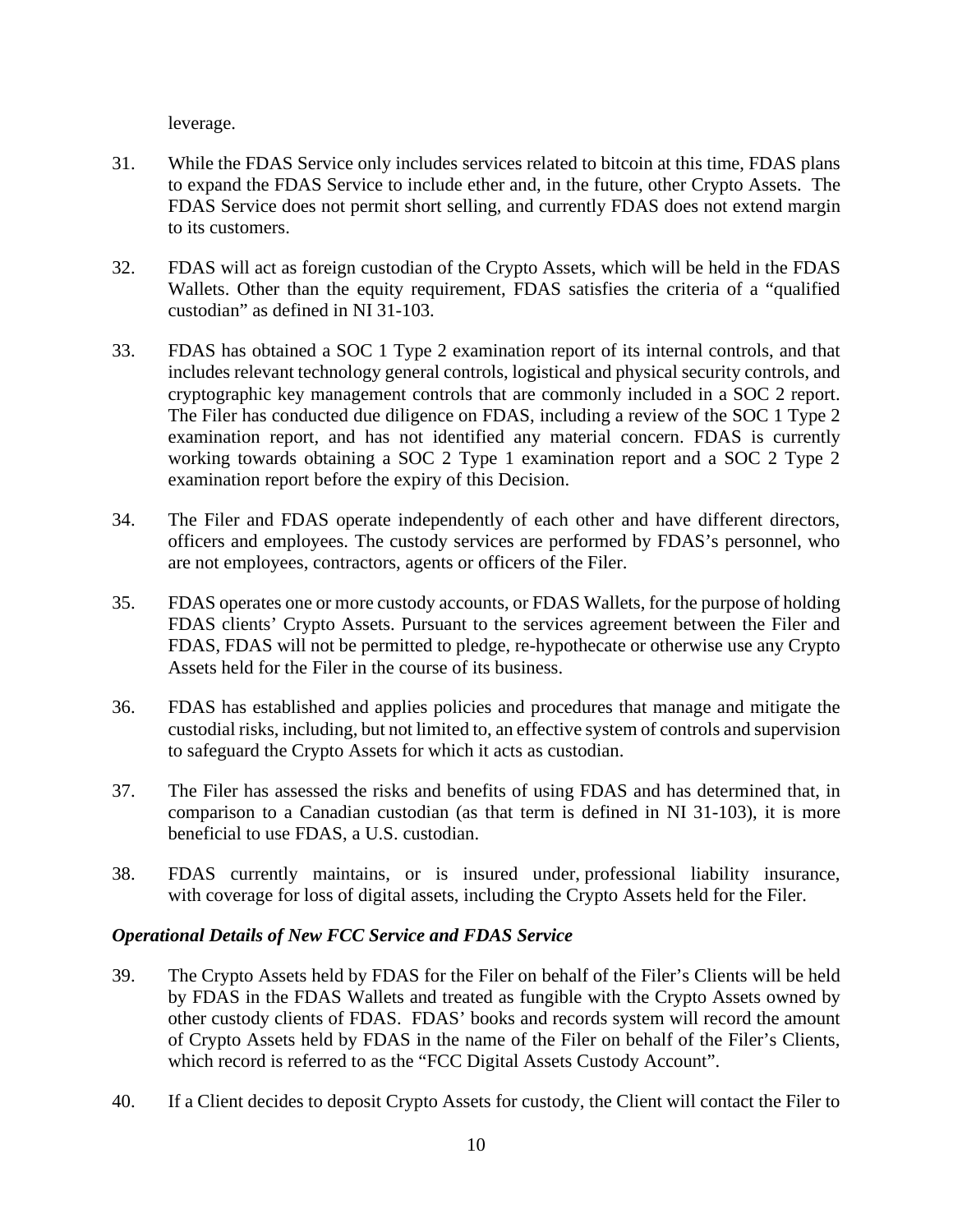request, and receive, deposit instructions. The Filer will then request the applicable deposit instruction from FDAS. FDAS will generate the deposit instruction and will communicate this instruction to the Filer, which the Filer then makes available to its Client. The Client will then transfer the Crypto Assets from his, her, their or its existing digital asset account to the FDAS Wallets in accordance with the FDAS deposit instruction provided to the Client by the Filer. Upon appropriate confirmation of the deposit by FDAS, FDAS will notify the Filer of the updated balance in the FCC Digital Assets Custody Account, and the Filer will record the Client's deposit transaction in its books and records, for display back to the Client.

- 41. If a Client decides to enter into a Crypto Contract to buy Crypto Assets through the New FCC Service, the Client will enter into a Crypto Contract with the Filer for the purchase. The Filer itself, in turn, will purchase the requested amount of Crypto Assets through FDAS, sell the Crypto Assets to the Client and deduct the amount of the purchase price, which includes all applicable transaction fees, from the Client's account. The Filer will record the Client's purchase transaction in its books and records, for display back to the Client.
- 42. If a Client decides to withdraw Crypto Assets from custody, the Client will contact the Filer to initiate a withdrawal transaction by indicating the type, quantity and destination instruction for the Crypto Assets. The Filer will relay that information to FDAS to initiate a withdrawal transaction. FDAS will promptly debit the Crypto Asset balance in the FCC Digital Assets Custody Account and will process the withdrawal transaction pursuant to the terms agreed to between FDAS and the Filer and in accordance with the instructions provided to the Filer by the Client and to FDAS by the Filer. FDAS will provide transaction confirmation to the Filer and, in turn, the Filer will reflect the Client's transaction on its books and records, for display back to the Client.
- 43. If a Client decides to enter into a Crypto Contract to sell some of the Client's Crypto Assets through the New FCC Service, the Client will enter into a Crypto Contract with the Filer for the sale. The Filer itself, in turn, will sell the requested amount of Crypto Assets through FDAS, purchase the Crypto Assets from the Client, deduct any transaction fee and transfer the remaining cash proceeds, at the direction of the Client, to the Client's bank account or to the Client's custody account with the Filer. The Filer will record the Client's sale transaction in its books and records, for display back to the Client.
- 44. The Filer will maintain books and records that will show, among other things, as at the end of each business day, the particulars of each trade that occurred during that business day, the allocation among its Clients of the Crypto Assets recorded in the FCC Digital Assets Custody Account and the amount of the Filer's cash held in the FCC Sub-Account. Clients will have access to their own accounts and records in accordance with IIROC rules. The Filer and FDAS will perform reconciliations of all relevant accounts on each business day.
- 45. The Filer will not extend margin, nor will it offer credit, to Clients in connection with the purchase of Crypto Assets.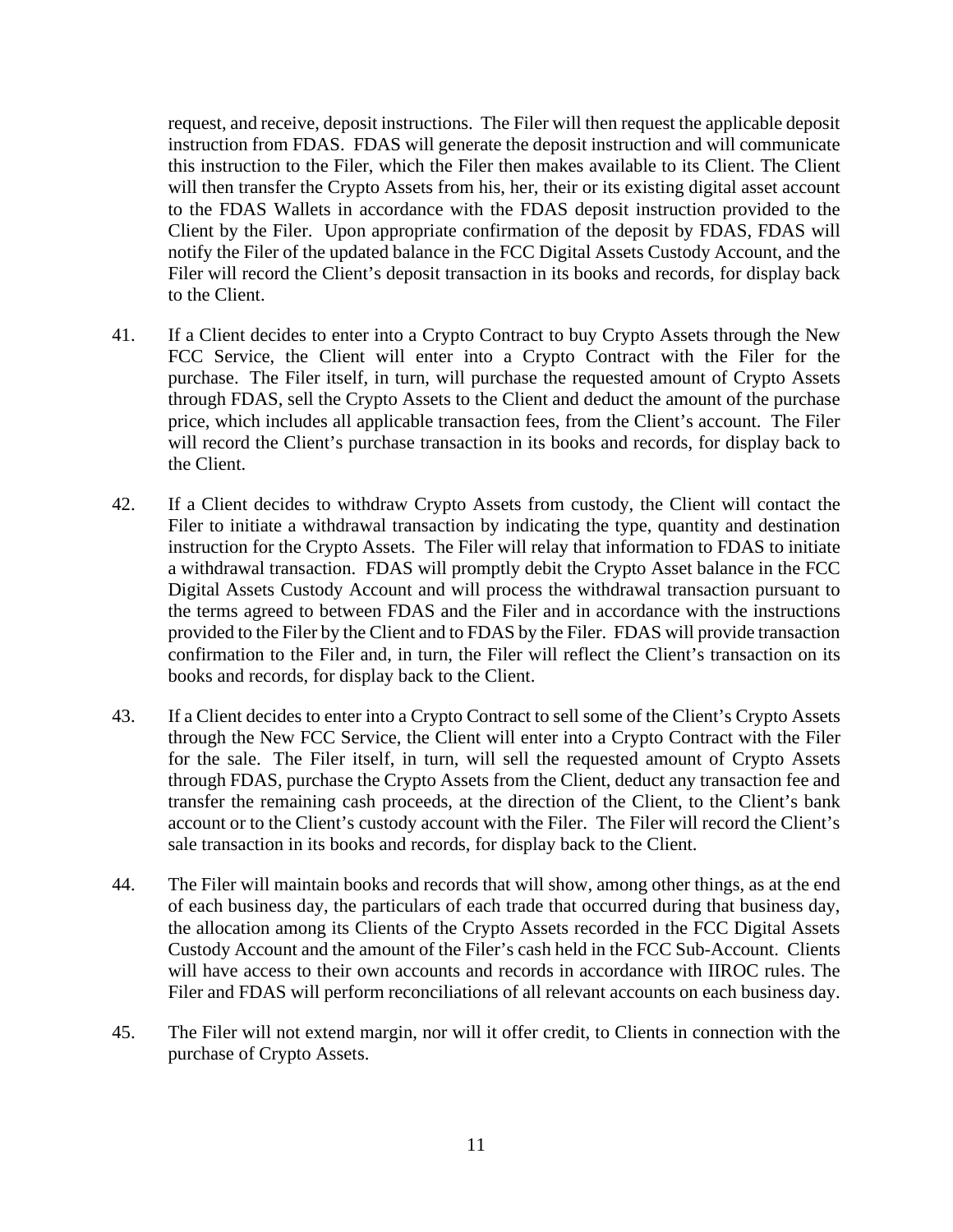### *Marketplace and Clearing Agency*

- 46. To the extent that the Filer will operate a "marketplace" as that term is defined in National Instrument 21-101 *Marketplace Operation* and, in Ontario, subsection 1(1) of the Act, the Filer will seek any authorization or exemption necessary to carry on business as a marketplace.
- 47. The Filer will not operate a "clearing agency" or a "clearing house" as the terms are defined or referred to in securities or commodities futures legislation. Any clearing or settlement activity conducted by the Filer is incidental to the Filer engaging in the business of entering into Crypto Contracts with its Clients. Any activities of the Filer that may be considered the activities of a clearing agency or clearing house are related to the Filer arranging or providing for settlement of obligations resulting from agreements entered into on a bilateral basis and without a central counterparty.

### **Decision**

The Principal Regulator is satisfied that the Decision meets the test set out in the Legislation for the Principal Regulator to make the Decision and each Coordinated Review Decision Maker is satisfied that the Decision in respect of the Trade Reporting Relief satisfies the test set out in the securities legislation of that jurisdiction for the Coordinated Review Decision Maker to make the Decision in respect of the Trade Reporting Relief.

The Decision of the Principal Regulator under the Legislation is that the Requested Relief is granted, and the Decision of each Coordinated Review Decision Maker under the securities legislation of its jurisdiction is that the Trade Reporting Relief is granted, provided that:

- (a) with respect to Clients resident in an Applicable Jurisdiction, the Filer remains registered as a dealer in the category of investment dealer with the Principal Regulator and the securities regulators or securities regulatory authority in such Applicable Jurisdiction and a member of IIROC;
- (b) all Crypto Contracts with Clients resident in the Applicable Jurisdictions shall be conducted pursuant to IIROC rules imposed on members seeking to trade in Crypto Contracts and in accordance with any acceptable practices established by IIROC, as amended from time to time;
- (c) the Filer will provide the New FCC Services only to Clients as described in representation 6 and before offering the New FCC Services to an Introducing Broker, the Filer will take reasonable steps to verify that Introducing Broker has received the prior written approval of IIROC to offer Crypto Contracts to the Introducing Broker's clients;
- (d) the Filer will not operate a "marketplace" as the term is defined in National Instrument 21- 101 *Marketplace Operation* and, in Ontario, in subsection 1(1) of the Act, unless it has obtained any authorization or exemption necessary to carry on business as a marketplace, and will not operate a "clearing agency" or "clearing house" as the terms are defined or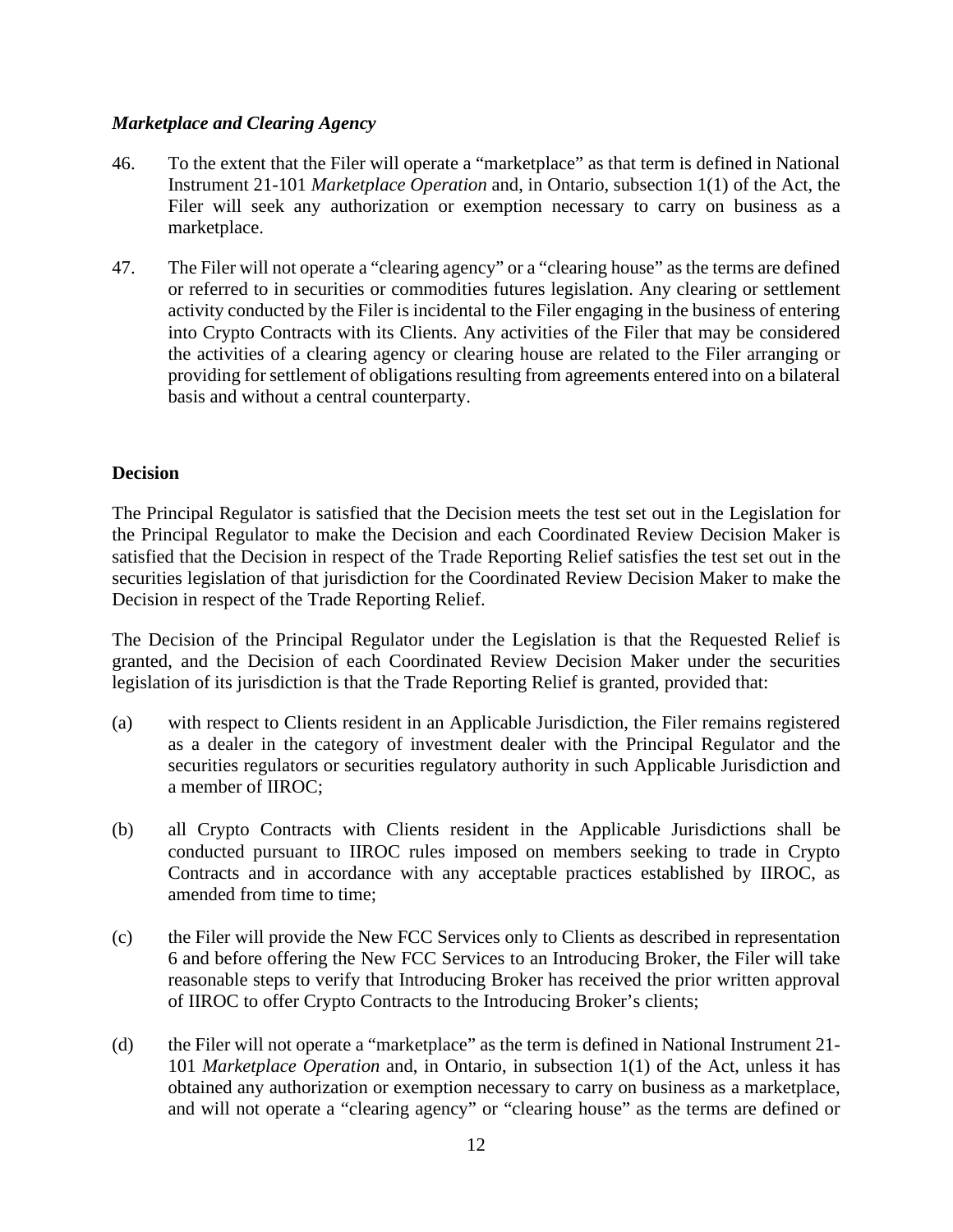referred to in securities or commodities futures legislation;

- (e) except as set out in condition (f), at all times, the Filer will retain FDAS as its foreign custodian and will custody all of its Clients' Crypto Assets with FDAS;
- (f) the Filer will promptly cease using FDAS as the custodian for the Crypto Assets of its Clients at any time that FDAS ceases to be regulated by the New York State Department of Financial Services as a New York State-chartered trust company, in which case:
	- (i) the Filer will hold the Crypto Assets of its Clients with a custodian that meets the definition of a qualified custodian under NI 31-103;
	- (ii) before the Filer holds Crypto Assets of its Clients with a custodian referred to in (i) above, the Filer will take reasonable steps to verify that the custodian:
		- (A) has appropriate insurance to cover the loss of Crypto Assets held at the custodian;
		- (B) has established and applies written policies and procedures that manage and mitigate the custodial risks, including, but not limited to, an effective system of controls and supervision to safeguard the Crypto Assets for which it acts as custodian; and
		- (C) has obtained a SOC 2 Type 2 report within the last 12 months, unless the Filer has obtained the prior written approval of the Principal Regulator to alternatively verify that the custodian has obtained a SOC 1 Type 1 or Type 2 report or a SOC 2 Type 1 report within the last 12 months;
- (g) the Filer will take reasonable steps to verify that FDAS:
	- (i) has appropriate insurance to cover the loss of Crypto Assets held by it;
	- (ii) has established and applies written policies and procedures that manage and mitigate the custodial risks, including, but not limited to, an effective system of controls and supervision to safeguard the Crypto Assets for which it acts as custodian; and
	- (iii) on or before December 31, 2021, has obtained a SOC 2 Type 1 report and on or before December 31, 2022, has obtained a SOC 2 Type 2 report**;**
- (h) the Filer will promptly notify the Principal Regulator if the U.S. Securities and Exchange Commission, the U.S. Commodity Futures Trading Commission, the Financial Industry Regulatory Authority, the National Futures Association, or the New York State Department of Financial Services makes a determination that the Filer's custodian for its Clients' Crypto Assets is not permitted by that regulatory authority to hold client Crypto Assets;
- (i) the Filer will use the FDAS Service to fulfil its obligations under the Crypto Contracts that the Filer enters into with its Clients so long as FDAS is registered and/or licensed, to the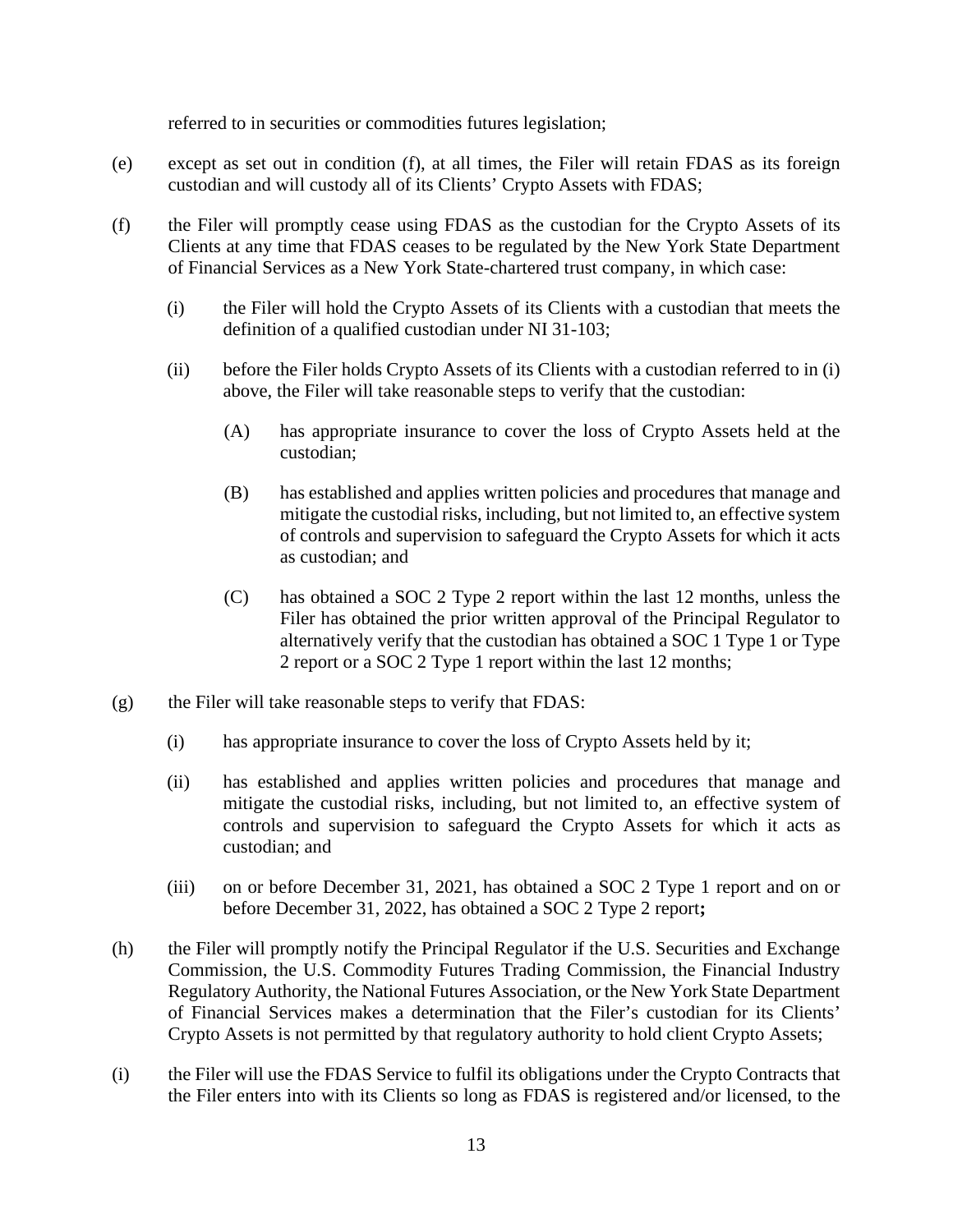extent required in its home jurisdiction, to execute trades in the Crypto Assets and is not in default of securities legislation in any of the Applicable Jurisdictions;

- (j) before a Client enters into his, her or its first Crypto Contract, the Filer will deliver to the Client a Risk Statement and will require the Client to provide electronic or written acknowledgement of having received, read and understood the Risk Statement;
- (k) the disclosure in condition (j) will be prominent and separate from other disclosures given to the Client at that time, and the acknowledgement will be separate from other acknowledgements by the Client at that time;
- (l) a copy of the Risk Statement acknowledged by a Client will be made available to the Client in the same place as the Client's other statements;
- (m) before a Client enters into a Crypto Contract to buy a Crypto Asset for the first time, the Filer will provide instructions for the Client to read the Crypto Asset Statement for the Crypto Asset, which will include a link to the Crypto Asset Statement and includes the information set out in representation 16;
- (n) the Filer will promptly update the Risk Statement and each Crypto Asset Statement to reflect any material changes to the disclosure or to include any material risk that may develop with respect to the Crypto Contracts and/or Crypto Asset and:
	- (i) in the event of any update to the Risk Statement, will promptly notify each Client of the update and deliver to them a copy of the updated Risk Statement, and
	- (ii) in the event of any update to a Crypto Asset Statement, will promptly notify each Client through website disclosures, with links provided to the updated Crypto Asset Statement;
- (o) prior to the Filer delivering a Risk Statement to a Client, the Filer will deliver, or will have previously delivered, a copy of the Risk Statement to the Principal Regulator;
- (p) in each Applicable Jurisdiction, the first trade of a Crypto Contract is deemed to be a distribution under the securities legislation of that jurisdiction;
- (q) the Filer will only trade Crypto Contracts based on Crypto Assets that are not in and of themselves securities or derivatives;
- (r) the Filer will evaluate Crypto Assets as set out in representations 21 and 24;
- (s) The Filer will not trade Crypto Assets or Crypto Contracts based on Crypto Assets with a customer in a Jurisdiction, without the prior written consent of the regulator or securities regulatory authority of the Jurisdiction, where the Crypto Asset was issued by or on behalf of a person or company that is or has in the last five years been the subject of an order, judgment, decree, sanction, or administrative penalty imposed by, or has entered into a settlement agreement with, a government or government agency, administrative agency, self-regulatory organization or court in Canada or in a Specified Foreign Jurisdiction in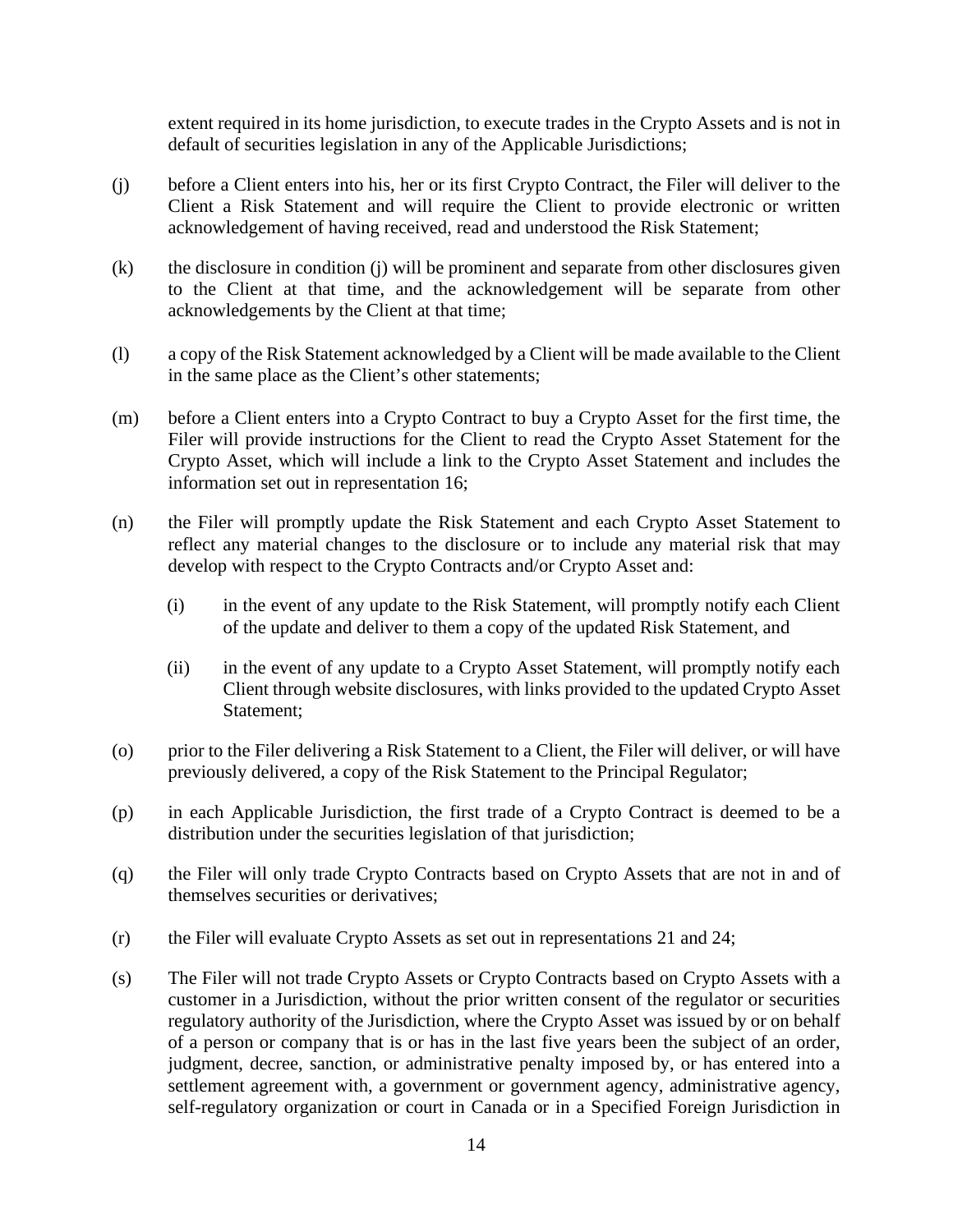relation to a claim based in whole or in part on fraud, theft, deceit, aiding and abetting or otherwise facilitating criminal activity, misrepresentation, violation of AML laws, conspiracy, breach of trust, breach of fiduciary duty, insider trading, unregistered trading, illegal distributions, failure to disclose material facts or changes, or allegations of similar conduct;

- (t) except to allow Clients to liquidate their positions in those Crypto Contracts or transfer such Crypto Assets to a blockchain address specified by the Client, the Filer will promptly stop trading Crypto Contracts where the underlying is a Crypto Asset if (i) the Filer determines it to be, (ii) a court, regulator or securities regulatory authority in any jurisdiction of Canada or the foreign jurisdiction with which the Crypto Asset has the most significant connection determines it to be, or (iii) the Filer is made aware or is informed that the Crypto Asset is viewed by a regulator or securities regulatory authority to be, a security and/or derivative;
- (u) the Filer will provide the Principal Regulator with at least 10 days' prior written notice of any:
	- (i) change of or use of a new custodian; and
	- (ii) material changes to the Filer's ownership, its business operations, including its systems, or its business model;
- (v) the Filer will notify the Principal Regulator, promptly, of any material breach or failure in the provision of the New FCC Service, including any material cybersecurity breach of FDAS's or other custodian's systems of controls or supervision that impact the Crypto Assets of a Client held by the custodian, and what steps have been taken by the Filer to address each such breach or failure. The loss of any amount of Crypto Assets in the FCC Digital Asset Custody Account will be considered a material breach or failure in the provision of the New FCC Service;
- (w) upon request by the Principal Regulator, the Filer will provide, on a timely basis, reports to the Principal Regulator setting out, on an aggregate basis, the Client accounts where activity in connection with Crypto Contracts has occurred since the date of the last report, if any, the aggregate number of trades during that period, and the average value of the trades during that period;
- (x) the Filer will provide the following reports to the Principal Regulator within 30 days of the end of each March, June, September and December:
	- (i) aggregate reporting of activity conducted pursuant to Crypto Contracts that will include the following:
		- 1. number of Client accounts opened each month in the quarter;
		- 2. number of Client accounts closed each month in the quarter;
		- 3. number of trades in each month of the quarter;
		- 4. average value of the trades in each month of the quarter;
		- 5. number of Client accounts with no trades during the quarter;
		- 6. number of Client accounts that have not been funded at the end of each month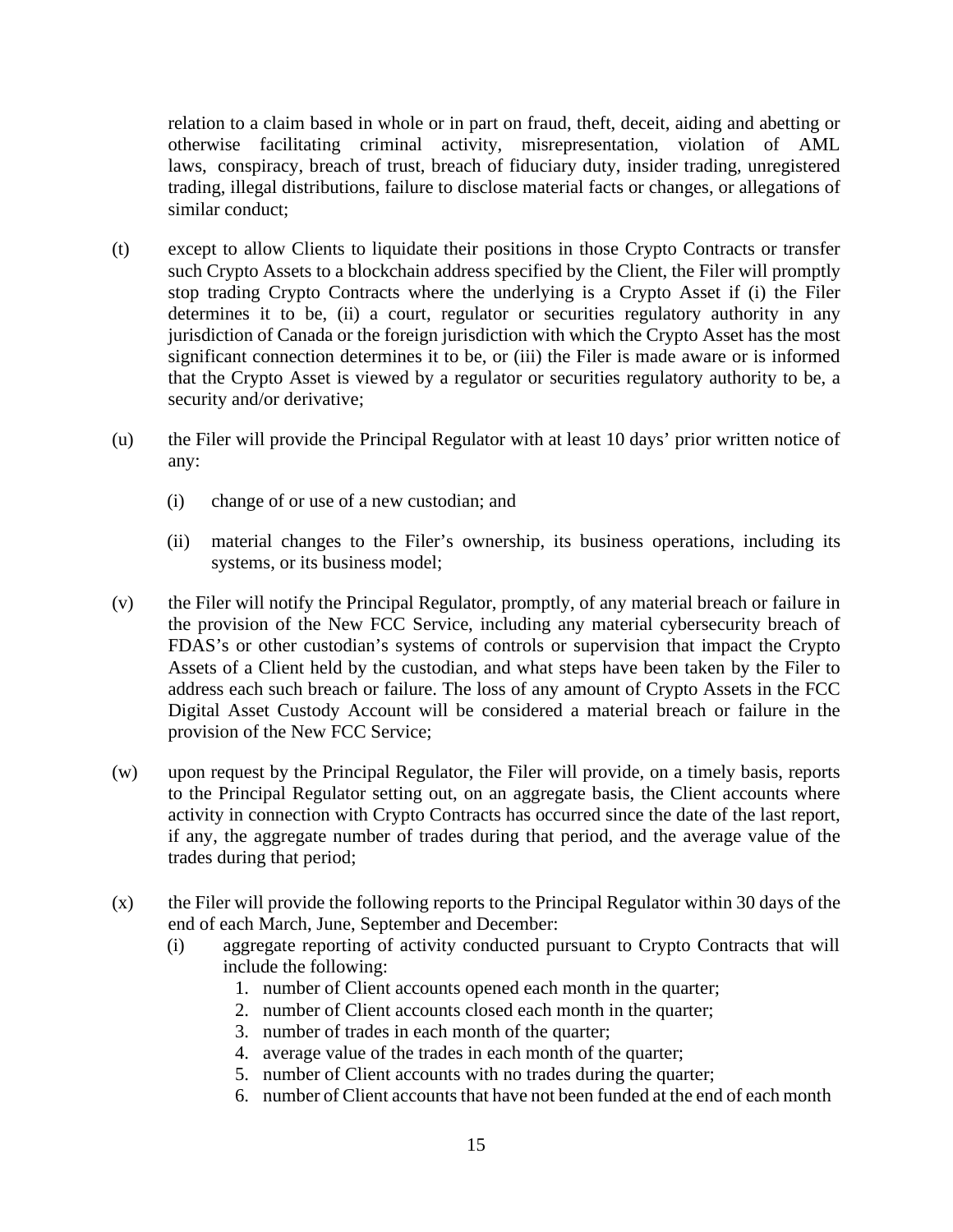in the quarter; and

- 7. number of Client accounts that hold a positive amount of Crypto Assets at the end of each month in the quarter;
- (i) the details of any Client complaint received by the Filer during the calendar quarter related to Crypto Contracts and how such complaint was addressed; and
- (ii) the details of any fraudulent activity or cybersecurity incident incurred by the Filer during the calendar quarter, any resulting harm and effect on Clients, and the corrective measures taken by the Filer to remediate such activity or incident and prevent similar activities or incidents from occurring in the future;
- (y) the Filer will deliver to the regulator or the securities regulatory authority in each of the Applicable Jurisdictions, in a form and format acceptable to the regulator or the securities regulatory authority, a report that includes the following anonymized account-level data for activity conducted pursuant to a Crypto Contract for each Client within 30 days of the end of each March June, September and December:
	- (i) unique account number and unique client identifier, as applicable;
	- (ii) jurisdiction where the Client is located;
	- (iii) the date the account was opened;
	- (iv) the amount of fiat held with the Filer at the beginning of the reporting period and at the end of the reporting period;
	- (v) cumulative realized gains/losses since account opening in CAD;
	- (vi) unrealized gains/losses as of the report end date in CAD;
	- (vii) quantity traded, deposited or withdrawn by Crypto Asset during the quarter in number of units;
	- (viii) Crypto Asset traded by the Client;
	- (ix) quantity held of each Crypto Asset by the Client as of the report end date in units;
	- (x) CAD equivalent aggregate value for each Crypto Asset traded by the Client, calculated as the amount in (ix) multiplied by the market price of the asset in (viii) as of the report end date;
	- (xi) age of account in months.
- (z) in addition to any other reporting required by Legislation, the Filer will provide, on a timely basis, any report, data, document or information about the New FCC Service to the Principal Regulator, including any information about the Filer's custodian and the Crypto Assets held by the Filer's custodian, that may be requested by the Principal Regulator from time to time as reasonably necessary for the purpose of monitoring compliance with the Legislation and the conditions in this Decision, in a format acceptable to the Principal Regulator;
- (aa) upon request, the Filer will provide the Principal Regulator and the regulators or securities regulatory authorities of each of the Non-Principal Jurisdictions with aggregated and/or anonymized data concerning Client demographics and activity that may be useful to advance the development of the Canadian regulatory framework for trading Crypto Assets;
- (bb) the Filer will promptly make any change to its business practices or policies and procedures that may be required to address investor protection concerns that may be identified by the Filer or by the Principal Regulator, in consultation with IIROC, arising from the New FCC